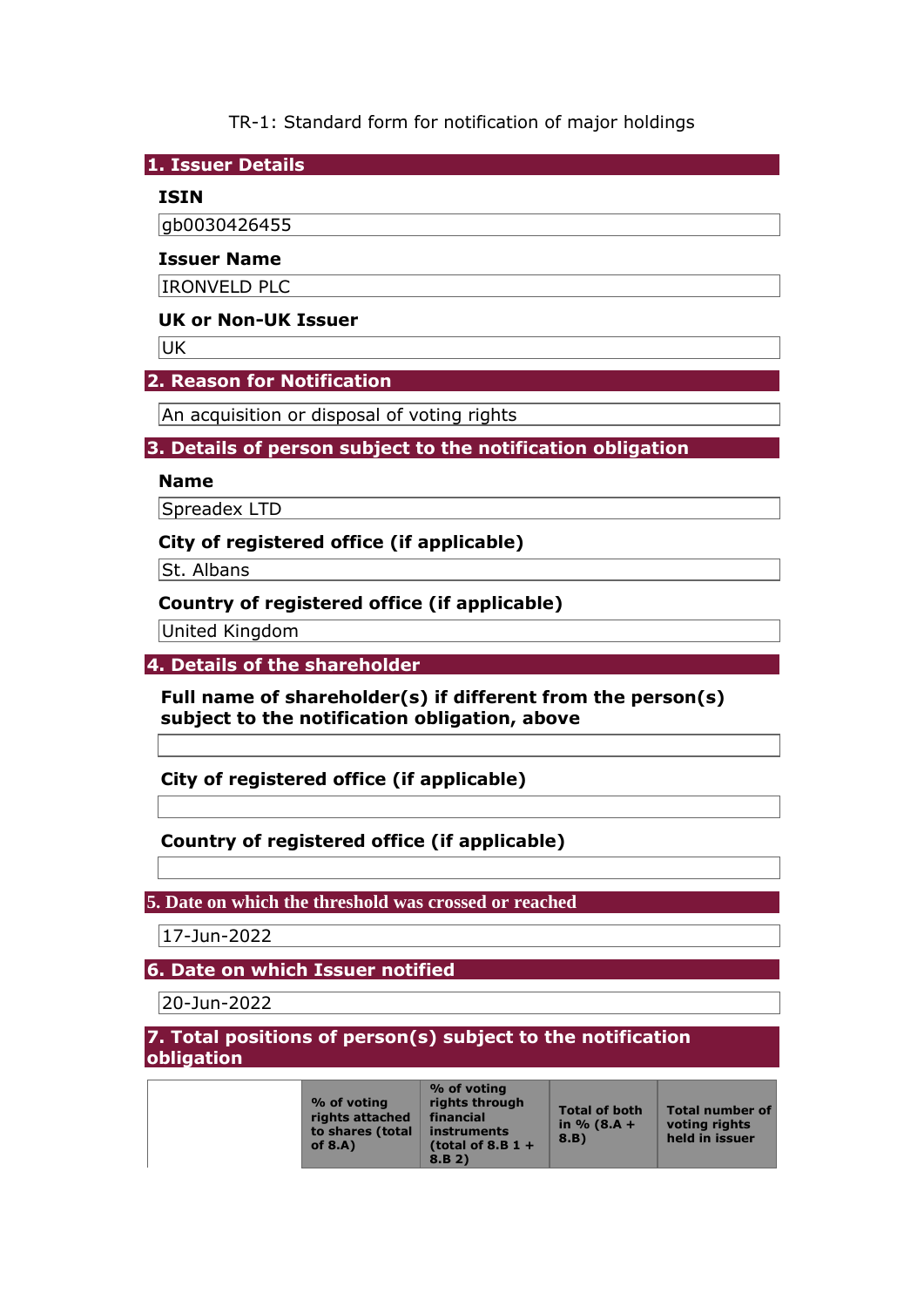| Resulting<br>situation on the<br>date on which<br>threshold was<br>crossed or<br>reached | 0.750000 | 2.480000 | 3.230000 | 43150000 |
|------------------------------------------------------------------------------------------|----------|----------|----------|----------|
| Position of<br>previous<br>notification (if<br>applicable)                               | 0.000000 | 2.485600 | 2.485600 |          |

#### **8. Notified details of the resulting situation on the date on which the threshold was crossed or reached**

#### **8A. Voting rights attached to shares**

| <b>Class/Type of</b><br>shares ISIN<br>code(if possible) | Number of direct<br>voting rights<br>(DTR5.1) | Number of<br>indirect voting<br>rights (DTR5.2.1) | % of direct voting<br>rights (DTR5.1) | $\%$ of indirect<br>voting rights<br>(DTR5.2.1) |
|----------------------------------------------------------|-----------------------------------------------|---------------------------------------------------|---------------------------------------|-------------------------------------------------|
| GB0030426455 10000000                                    |                                               |                                                   | 0.750000                              |                                                 |
| Sub Total 8.A                                            | 10000000                                      |                                                   | 0.750000%                             |                                                 |

## **8B1. Financial Instruments according to (DTR5.3.1R.(1) (a))**

| <b>Type of financial</b><br>instrument | <b>Expiration</b><br>date | Exercise/conversion<br>period | <b>Number of voting</b><br>rights that may be<br>acquired if the<br>instrument is<br>exercised/converted | $\%$ of voting<br>rights |
|----------------------------------------|---------------------------|-------------------------------|----------------------------------------------------------------------------------------------------------|--------------------------|
| CFD/Spreadbet                          |                           |                               | 33150000                                                                                                 | 2.480000                 |
| Sub Total 8.B1                         |                           |                               | 33150000                                                                                                 | 2.480000%                |

#### **8B2. Financial Instruments with similar economic effect according to (DTR5.3.1R.(1) (b))**

| <b>Type of</b><br>financial<br>instrument | <b>Expiration</b><br>date | Exercise/conversion<br>period | <b>Physical or cash Number of</b><br>settlement | voting rights | $\%$ of<br><u>votina</u><br>riahts |
|-------------------------------------------|---------------------------|-------------------------------|-------------------------------------------------|---------------|------------------------------------|
| Sub Total 8.B2                            |                           |                               |                                                 |               |                                    |

**9. Information in relation to the person subject to the notification obligation** 

1. Person subject to the notification obligation is not controlled by any natural person or legal entity and does not control any other undertaking(s) holding directly or indirectly an interest in the (underlying) issuer.

|--|

**10. In case of proxy voting**